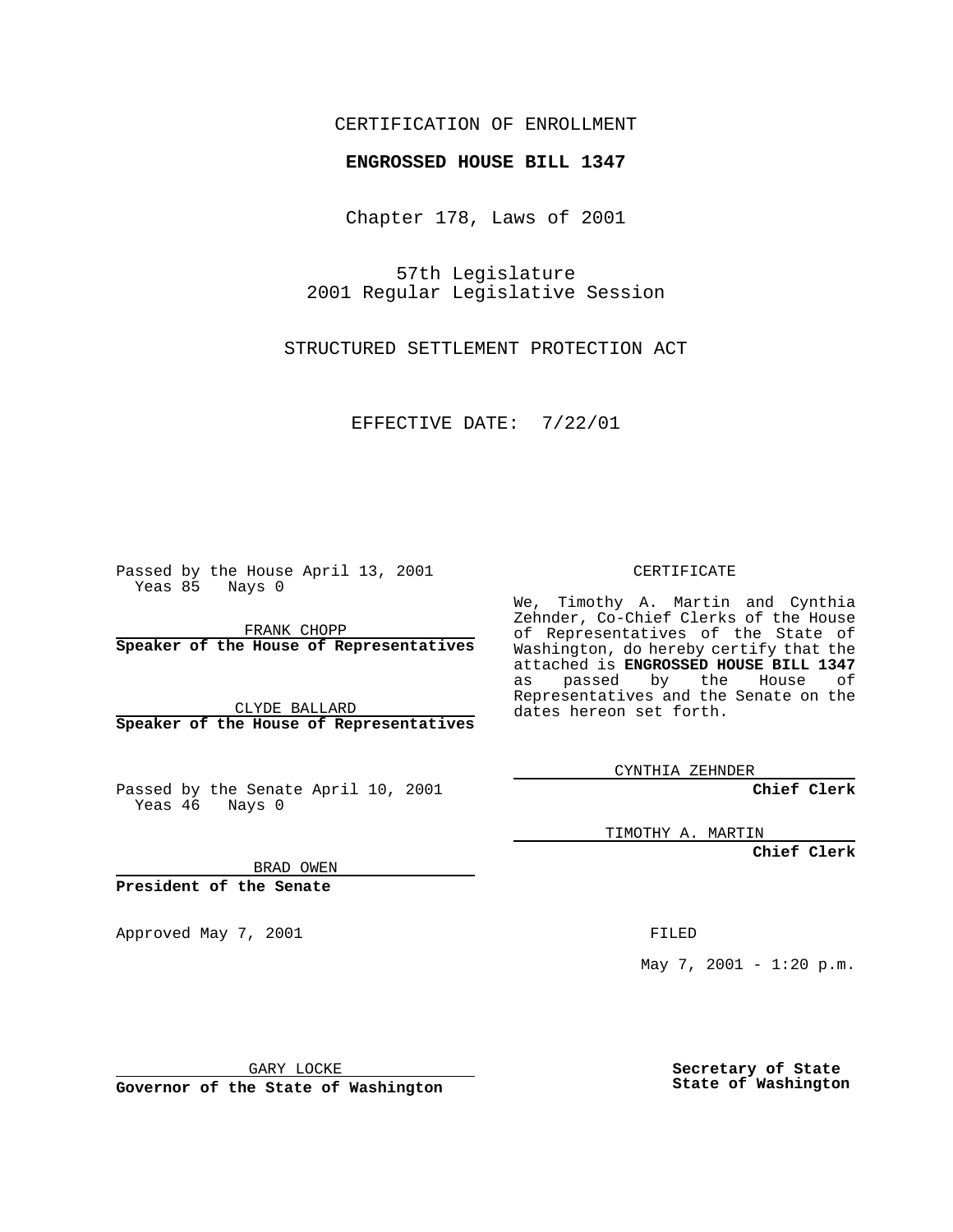# **ENGROSSED HOUSE BILL 1347** \_\_\_\_\_\_\_\_\_\_\_\_\_\_\_\_\_\_\_\_\_\_\_\_\_\_\_\_\_\_\_\_\_\_\_\_\_\_\_\_\_\_\_\_\_\_\_

\_\_\_\_\_\_\_\_\_\_\_\_\_\_\_\_\_\_\_\_\_\_\_\_\_\_\_\_\_\_\_\_\_\_\_\_\_\_\_\_\_\_\_\_\_\_\_

### AS AMENDED BY THE SENATE

Passed Legislature - 2001 Regular Session

#### **State of Washington 57th Legislature 2001 Regular Session**

**By** Representatives Benson and Hatfield

Read first time 01/24/2001. Referred to Committee on Financial Institutions & Insurance.

 AN ACT Relating to creating the structured settlement protection act; and adding a new chapter to Title 19 RCW.

BE IT ENACTED BY THE LEGISLATURE OF THE STATE OF WASHINGTON:

 NEW SECTION. **Sec. 1.** This chapter may be known and cited as the structured settlement protection act.

 NEW SECTION. **Sec. 2.** The definitions in this section apply throughout this chapter unless the context clearly requires otherwise.

 (1) "Annuity issuer" means an insurer that has issued a contract to fund periodic payments under a structured settlement.

 (2) "Dependents" means a payee's spouse and minor children and all other persons for whom the payee is legally obligated to provide support, including alimony.

 (3) "Discounted present value" means the present value of future payments determined by discounting such payments to the present using the most recently published applicable federal rate for determining the present value of an annuity, as issued by the United States internal revenue service.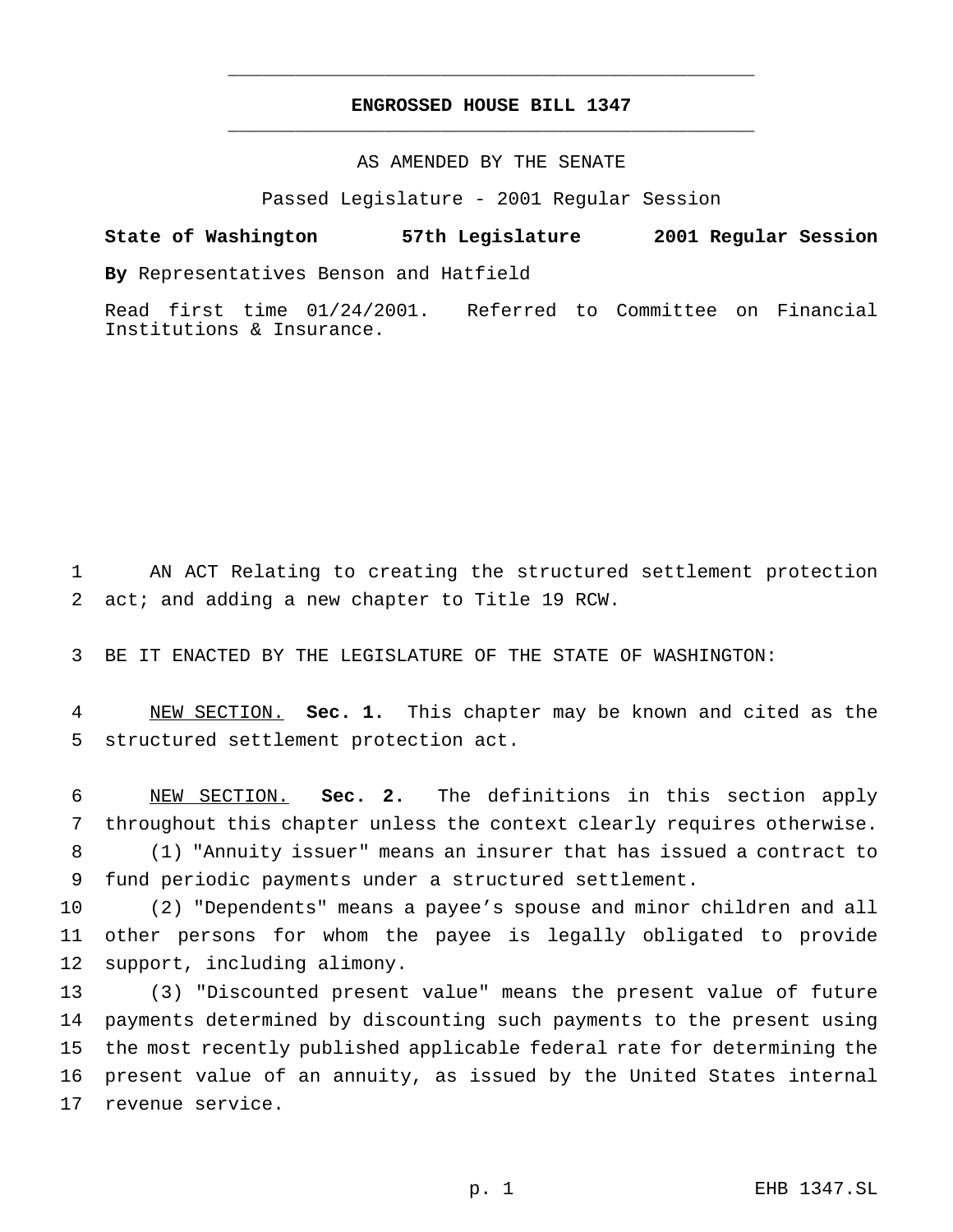(4) "Gross advance amount" means the sum payable to the payee or for the payee's account as consideration for a transfer of structured settlement payment rights before any reductions for transfer expenses or other deductions to be made from such consideration.

 (5) "Independent professional advice" means advice of an attorney, certified public accountant, actuary, or other licensed professional adviser.

 (6) "Interested parties" means, with respect to any structured settlement, the payee, any beneficiary irrevocably designated under the annuity contract to receive payments following the payee's death, the annuity issuer, the structured settlement obligor, and any other party that has continuing rights or obligations under such structured settlement.

 (7) "Net advance amount" means the gross advance amount less the aggregate amount of the actual and estimated transfer expenses required to be disclosed under section 3(5) of this act.

 (8) "Payee" means an individual who is receiving tax-free payments under a structured settlement and proposes to make a transfer of payment rights thereunder.

 (9) "Periodic payments" means (a) recurring payments and (b) scheduled future lump sum payments.

 (10) "Qualified assignment agreement" means an agreement providing for a qualified assignment within the meaning of section 130 of the United States Internal Revenue Code (26 U.S.C. Sec. 130), as amended. (11) "Responsible administrative authority" means, with respect to a structured settlement, any government authority vested by law with exclusive jurisdiction over the settled claim resolved by such structured settlement.

 (12) "Settled claim" means the original tort claim or workers' compensation claim resolved by a structured settlement.

 (13) "Structured settlement" means an arrangement for periodic payment of compensation for injuries or sickness as described in 26 U.S.C. Sec. 104(a)(1) or (2), as amended, or an arrangement for periodic payment of benefits under a special needs trust as described in 42 U.S.C. Sec. 1396p(d)(4), as amended.

 (14) "Structured settlement agreement" means the agreement, judgment, stipulation, or release embodying the terms of a structured settlement.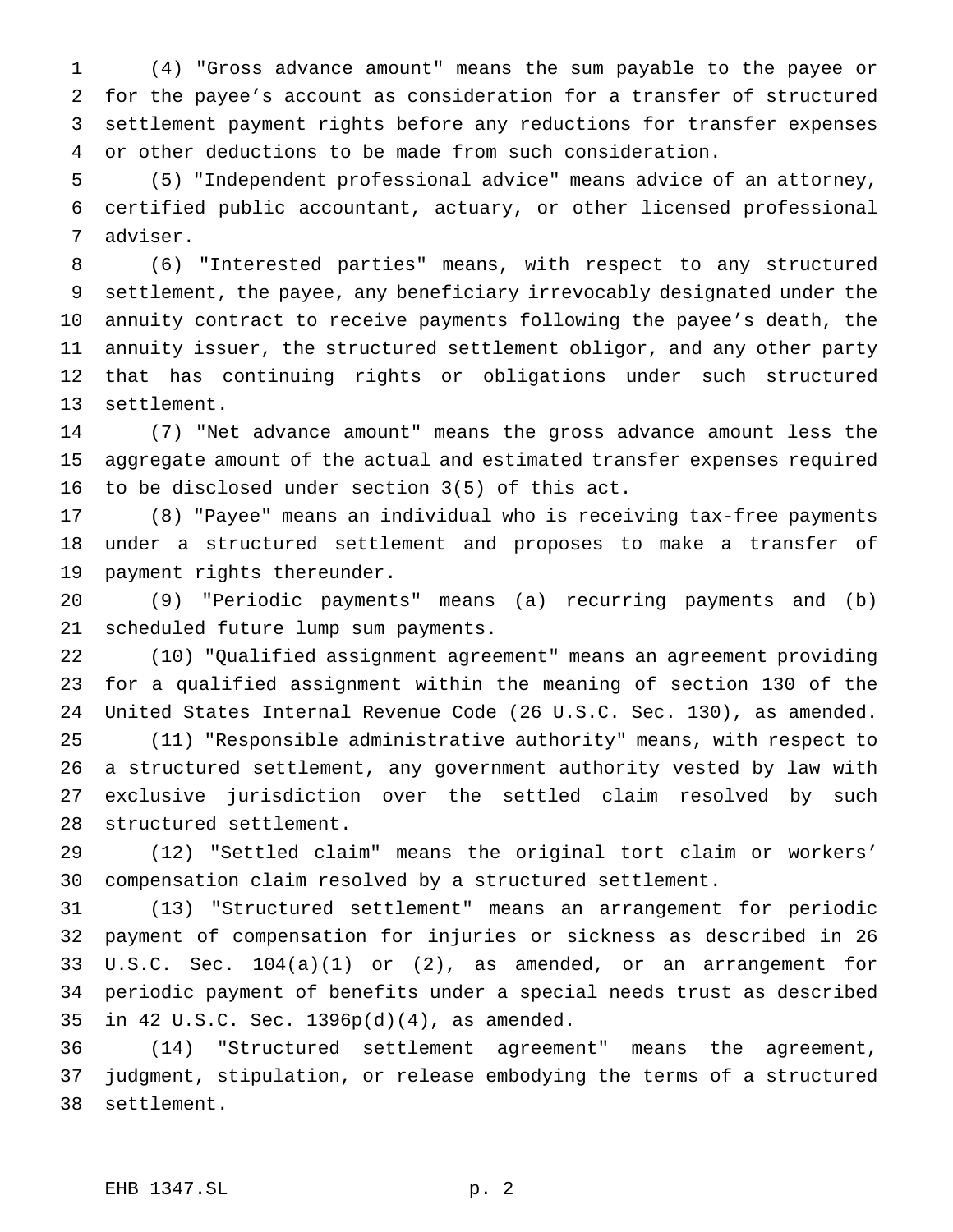(15) "Structured settlement obligor" means, with respect to any structured settlement, the party that has the continuing obligation to make periodic payments to the payee under a structured settlement agreement or a qualified assignment agreement.

 (16) "Structured settlement payment rights" means rights to receive periodic payments under a structured settlement, whether from the structured settlement obligor or the annuity issuer, if:

 (a) The payee is domiciled in, or the domicile or principal place of business of the structured settlement obligor or the annuity issuer is located in, this state;

 (b) The structured settlement agreement was approved by a court or responsible administrative authority in this state; or

 (c) The structured settlement agreement is expressly governed by the laws of this state.

 (17) "Terms of the structured settlement" means, with respect to any structured settlement, the terms of the structured settlement agreement, the annuity contract, any qualified assignment agreement and any order or other approval of any court or responsible administrative authority or other government authority that authorized or approved such structured settlement.

 (18) "Transfer" means any sale, assignment, pledge, hypothecation or other alienation or encumbrance of structured settlement payment rights made by a payee for consideration. However, "transfer" does not mean the creation or perfection of a security interest in structured settlement payment rights under a blanket security agreement entered into with an insured depository institution, in the absence of any action to redirect the structured settlement payments to such insured depository institution, or an agent or successor in interest thereof, or otherwise to enforce such blanket security interest against the structured settlement payment rights.

 (19) "Transfer agreement" means the agreement providing for a transfer of structured settlement payment rights.

 (20) "Transfer expenses" means all expenses of a transfer that are required under the transfer agreement to be paid by the payee or deducted from the gross advance amount, including, without limitation, court filing fees, attorneys' fees, escrow fees, lien recordation fees, judgment and lien search fees, finders' fees, commissions, and other payments to a broker or other intermediary. "Transfer expenses" does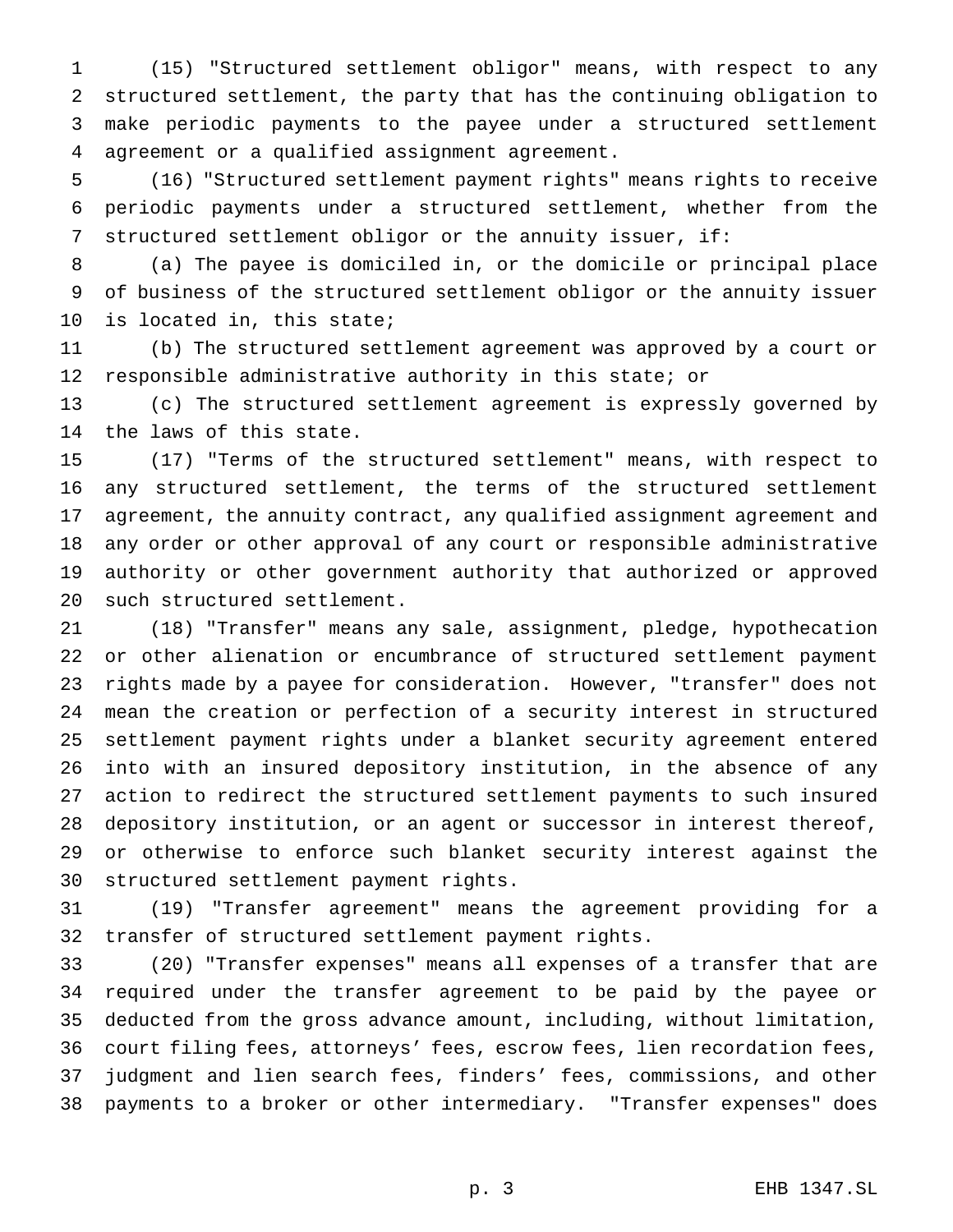not mean preexisting obligations of the payee payable for the payee's account from the proceeds of a transfer.

 (21) "Transferee" means a party acquiring or proposing to acquire structured settlement payment rights through a transfer.

 NEW SECTION. **Sec. 3.** Not less than three days prior to the date on which a payee signs a transfer agreement, the transferee shall provide to the payee a separate disclosure statement, in bold type no smaller than 14 points, setting forth:

 (1) The amounts and due dates of the structured settlement payments to be transferred;

11 (2) The aggregate amount of such payments;

 (3) The discounted present value of the payments to be transferred, which shall be identified as the "calculation of current value of the transferred structured settlement payments under federal standards for valuing annuities", and the amount of the applicable federal rate used 16 in calculating such discounted present value;

17 (4) The gross advance amount;

 (5) An itemized listing of all applicable transfer expenses, other than attorneys' fees and related disbursements payable in connection with the transferee's application for approval of the transfer, and the transferee's best estimate of the amount of any such fees and disbursements;

23 (6) The net advance amount;

 (7) The amount of any penalties or liquidated damages payable by the payee in the event of any breach of the transfer agreement by the payee; and

 (8) A statement that the payee has the right to cancel the transfer agreement, without penalty or further obligation, not later than the third business day after the date the agreement is signed by the payee.

 NEW SECTION. **Sec. 4.** A direct or indirect transfer of structured settlement payment rights is not effective and a structured settlement obligor or annuity issuer is not required to make any payment directly or indirectly to any transferee of structured settlement payment rights unless the transfer has been approved in advance in a final court order or order of a responsible administrative authority based on express findings by such court or responsible administrative authority that: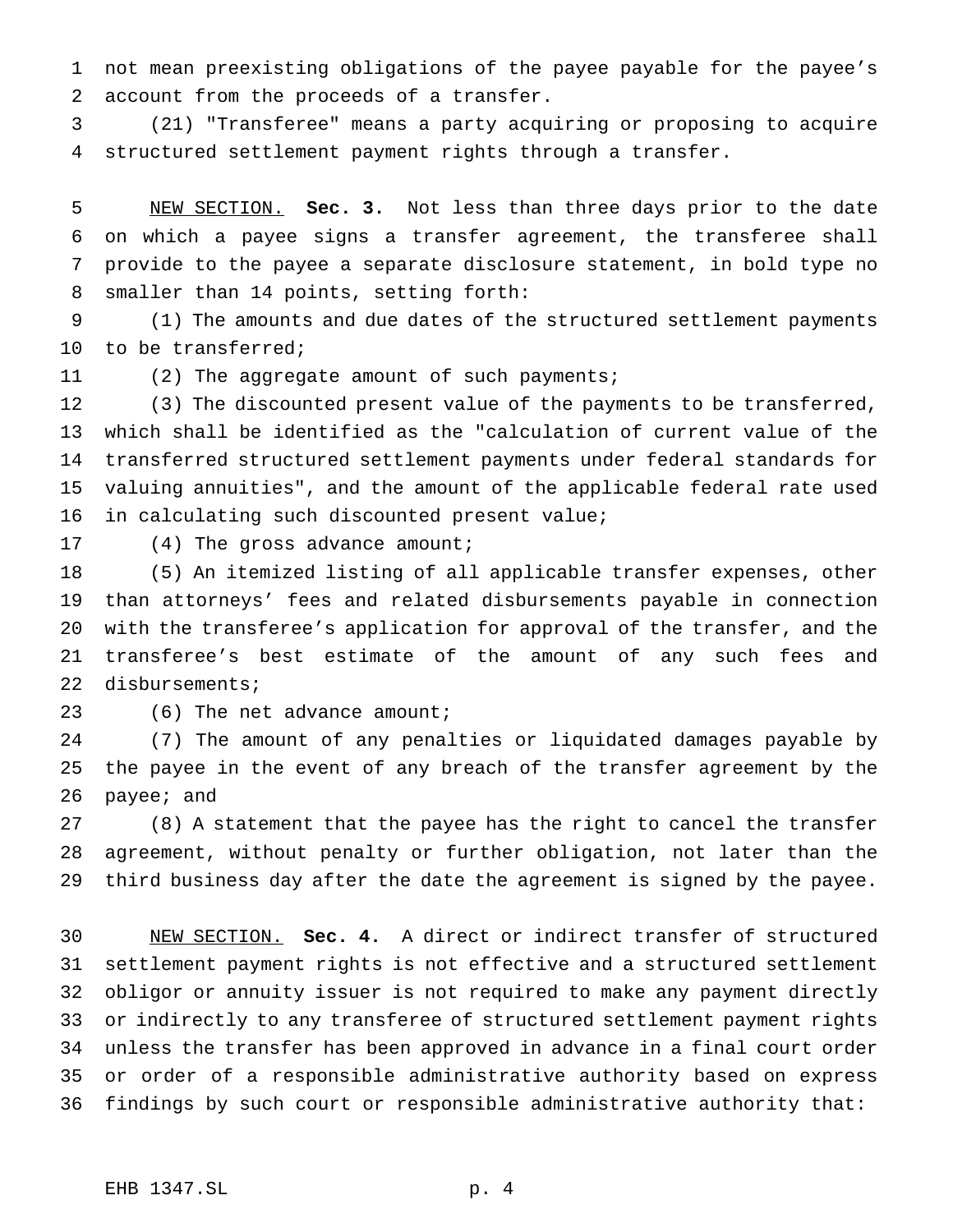(1) The transfer is in the best interest of the payee, taking into account the welfare and support of the payee's dependents;

 (2) The payee has been advised in writing by the transferee to seek independent professional advice regarding the transfer and has either received such advice or knowingly waived such advice in writing; and

 (3) The transfer does not contravene any applicable statute or the order of any court or other government authority.

 NEW SECTION. **Sec. 5.** Following a transfer of structured settlement payment rights under this chapter:

 (1) The structured settlement obligor and the annuity issuer shall, as to all parties except the transferee, be discharged and released from any and all liability for the transferred payments;

 (2) The transferee shall be liable to the structured settlement obligor and the annuity issuer:

 (a) If the transfer contravenes the terms of the structured settlement, for any taxes incurred by such parties as a consequence of the transfer; and

 (b) For any other liabilities or costs, including reasonable costs and attorneys' fees, arising from compliance by such parties with the order of the court or responsible administrative authority or arising as a consequence of the transferee's failure to comply with this chapter;

 (3) Neither the annuity issuer nor the structured settlement obligor may be required to divide any periodic payment between the payee and any transferee or assignee or between two, or more, 26 transferees or assignees; and

 (4) Any further transfer of structured settlement payment rights by the payee may be made only after compliance with all of the requirements of this chapter.

 NEW SECTION. **Sec. 6.** (1) An application under this chapter for approval of a transfer of structured settlement payment rights shall be made by the transferee and may be brought in the county in which the payee resides, in the county in which the structured settlement obligor or the annuity issuer maintains its principal place of business, or in any court or before any responsible administrative authority which approved the structured settlement agreement.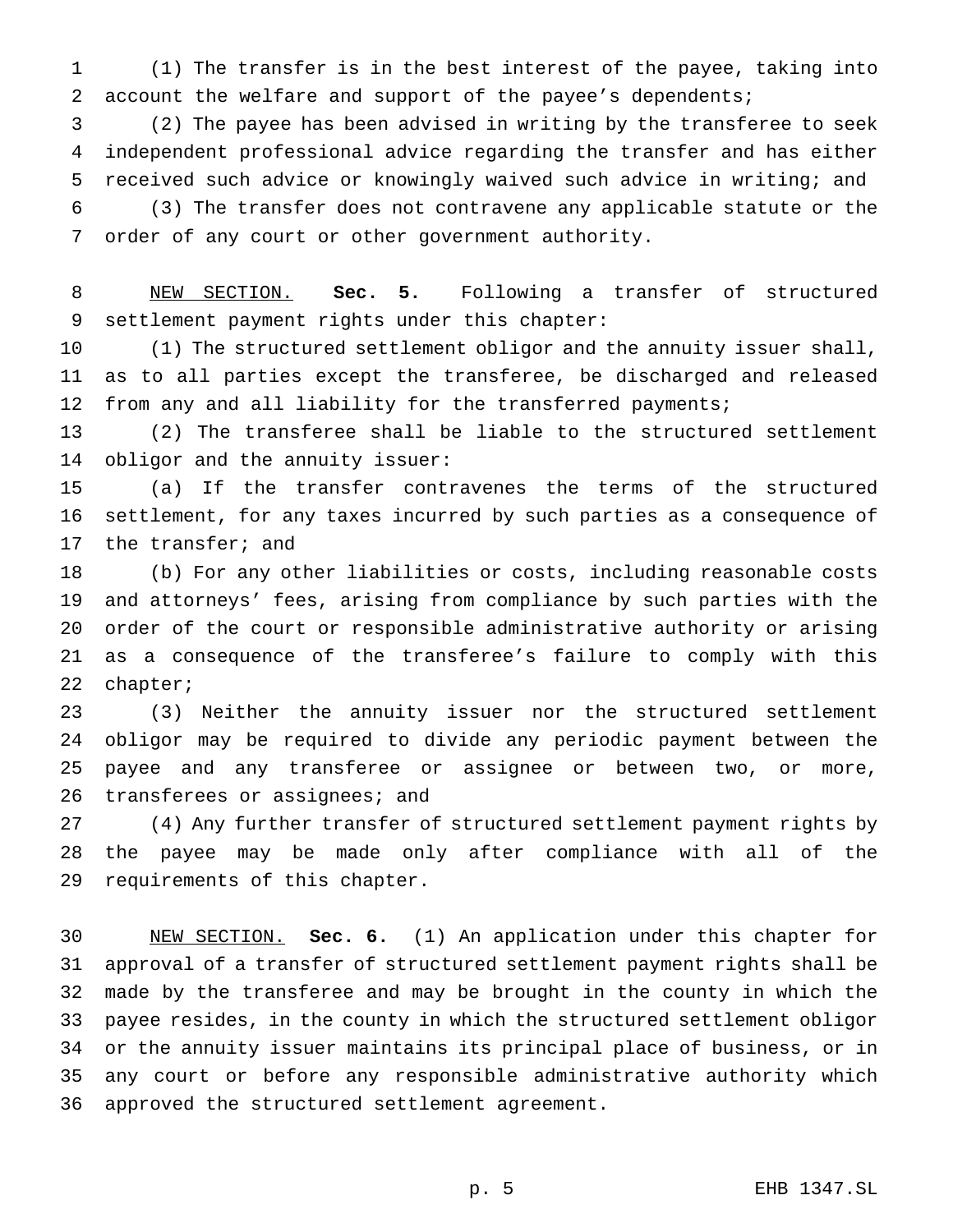(2) Not less than twenty days prior to the scheduled hearing on any application for approval of a transfer of structured settlement payment rights under section 4 of this act, the transferee shall file with the court or responsible administrative authority and serve on all interested parties a notice of the proposed transfer and the application for its authorization, including with such notice:

(a) A copy of the transferee's application;

8 (b) A copy of the transfer agreement;

 (c) A copy of the disclosure statement required under section 3 of this act;

 (d) A listing of each of the payee's dependents, together with each 12 dependent's age;

 (e) Notification that any interested party is entitled to support, oppose, or otherwise respond to the transferee's application, either in person or by counsel, by submitting written comments to the court or responsible administrative authority or by participating in the hearing; and

 (f) Notification of the time and place of the hearing and notification of the manner in which and the time by which written responses to the application must be filed, which may not be less than fifteen days after service of the transferee's notice, in order to be considered by the court or responsible administrative authority.

 NEW SECTION. **Sec. 7.** (1) The provisions of this chapter may not be waived by any payee.

 (2) Any transfer agreement entered into on or after the effective date of this act by a payee who resides in this state shall provide that disputes under such transfer agreement, including any claim that the payee has breached the agreement, shall be determined in and under the laws of this state. Such a transfer agreement may not authorize the transferee or any other party to confess judgment or consent to entry of judgment against the payee.

 (3) Transfer of structured settlement payment rights do not extend to any payments that are life contingent unless, prior to the date on which the payee signs the transfer agreement, the transferee has established and has agreed to maintain procedures reasonably satisfactory to the annuity issuer and the structured settlement obligor for (a) periodically confirming the payee's survival, and (b)